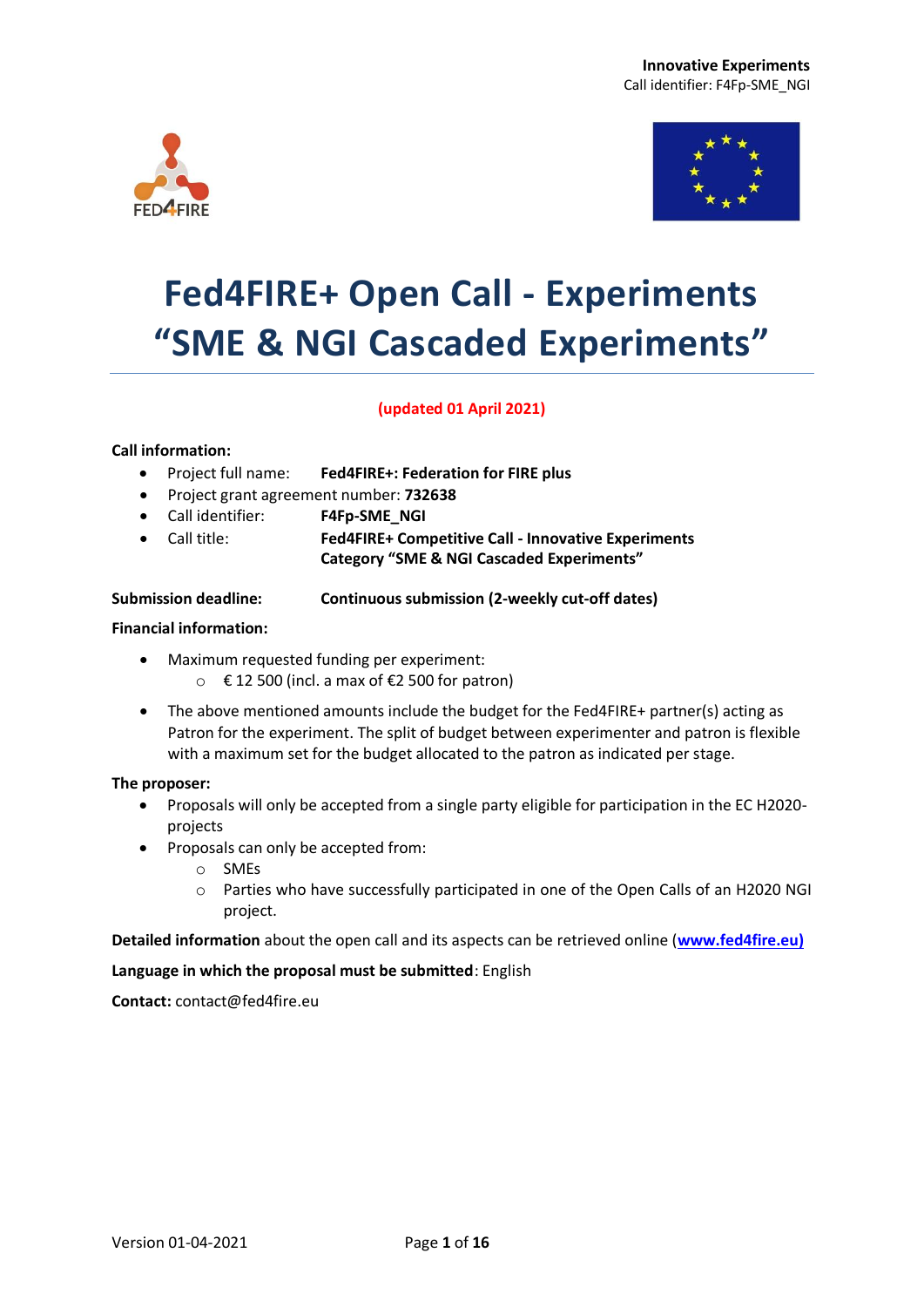# <span id="page-1-0"></span>1 Table of Contents

| $\mathbf{1}$ |      |  |                                                                                    |  |  |  |
|--------------|------|--|------------------------------------------------------------------------------------|--|--|--|
| 2            |      |  |                                                                                    |  |  |  |
| 3            |      |  |                                                                                    |  |  |  |
| 4            |      |  |                                                                                    |  |  |  |
| 5            |      |  |                                                                                    |  |  |  |
| 6            |      |  |                                                                                    |  |  |  |
|              | 6.1  |  | Submission of reports (templates can be found as download on the Fed4FIRE+ website |  |  |  |
|              | 6.2  |  |                                                                                    |  |  |  |
| 7            |      |  |                                                                                    |  |  |  |
| 8            |      |  |                                                                                    |  |  |  |
| 9            |      |  |                                                                                    |  |  |  |
| 10           |      |  |                                                                                    |  |  |  |
| 11           |      |  |                                                                                    |  |  |  |
|              | 11.1 |  |                                                                                    |  |  |  |
| 11.2         |      |  |                                                                                    |  |  |  |
|              | 11.3 |  |                                                                                    |  |  |  |
|              | 11.4 |  |                                                                                    |  |  |  |
|              | 11.5 |  |                                                                                    |  |  |  |
| 12           |      |  |                                                                                    |  |  |  |
| 13           |      |  |                                                                                    |  |  |  |
| 14           |      |  |                                                                                    |  |  |  |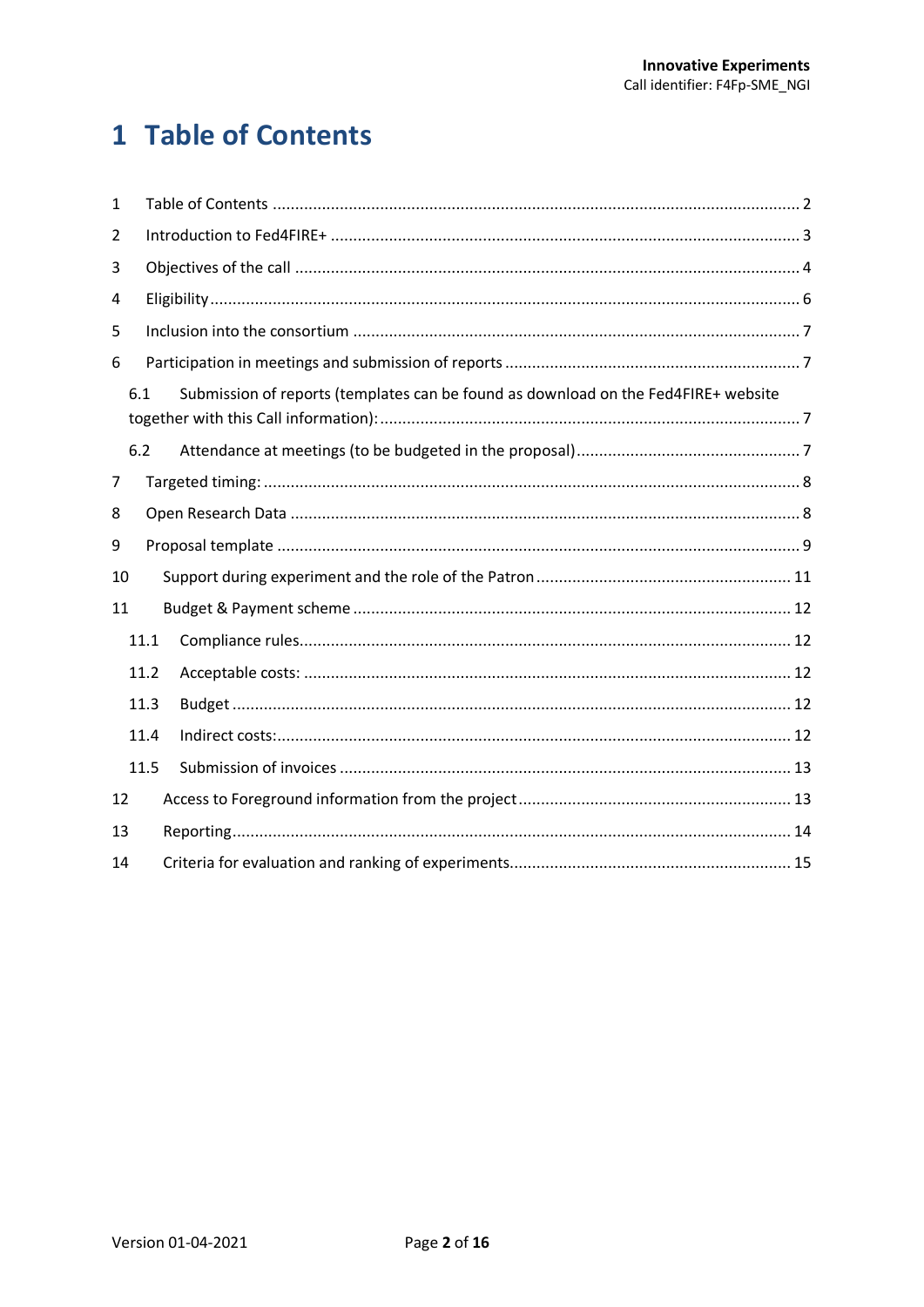# <span id="page-2-0"></span>**2 Introduction to Fed4FIRE+**

Fed4FIRE+ is a Research and Innovation Action under the European Horizon 2020 Programme addressing the work programme topic Future Internet Research and Experimentation. The project started on 01 January 2017 and runs for 60 months, until the end of 2021.

The Fed4FIRE+ project has the objective to run and further improve Fed4FIRE+'s "best-intown" federation of experimentation facilities for the Future Internet Research and Experimentation initiative. Federating a heterogeneous set of facilities covering technologies ranging from wireless, wired, cloud services and open flow, and making them accessible through common frameworks and tools suddenly opens new possibilities, supporting a broad range of experimenter communities covering a wide variety of Internet infrastructures, services and applications.

Fed4FIRE+ continuously upgrades and improves the facilities and include technical innovations, focused towards increased user satisfaction (user-friendly tools, privacyoriented data management, testbed SLA and reputation, experiment reproducibility, servicelevel experiment orchestration, federation ontologies, etc.). It will open this federation to the whole community and beyond, for experimentation by industry and research organisations, through the organization of Open Calls and Open Access mechanisms

The project also offers a flexible, demand-driven framework which allows test facilities to join during the course of its lifetime by defining a set of entry requirements for new facilities to join and to comply with the federation.

Fed4FIRE+ also continues to build on the existing community of experimenters, testbeds and tool developers and bring them together regularly (two times a year) in engineering conferences to have maximal interaction between the different stakeholders involved.

<span id="page-2-1"></span>An overview of the available FIRE facilities offered through Fed4FIRE+ can be retrieved at the [facility overview page on the Fed4FIRE+](https://www.fed4fire.eu/testbeds/) website<sup>1</sup>. Additional background information about both the offered facilities, the tools adopted by the federation, and the implementation steps needed from a facility when joining the federation can also be found in [the Fed4FIRE+](http://doc.fed4fire.eu/) training [material](http://doc.fed4fire.eu/)<sup>2</sup>.

1

<sup>1</sup> <https://www.fed4fire.eu/testbeds/>

<sup>2</sup> <http://doc.fed4fire.eu/>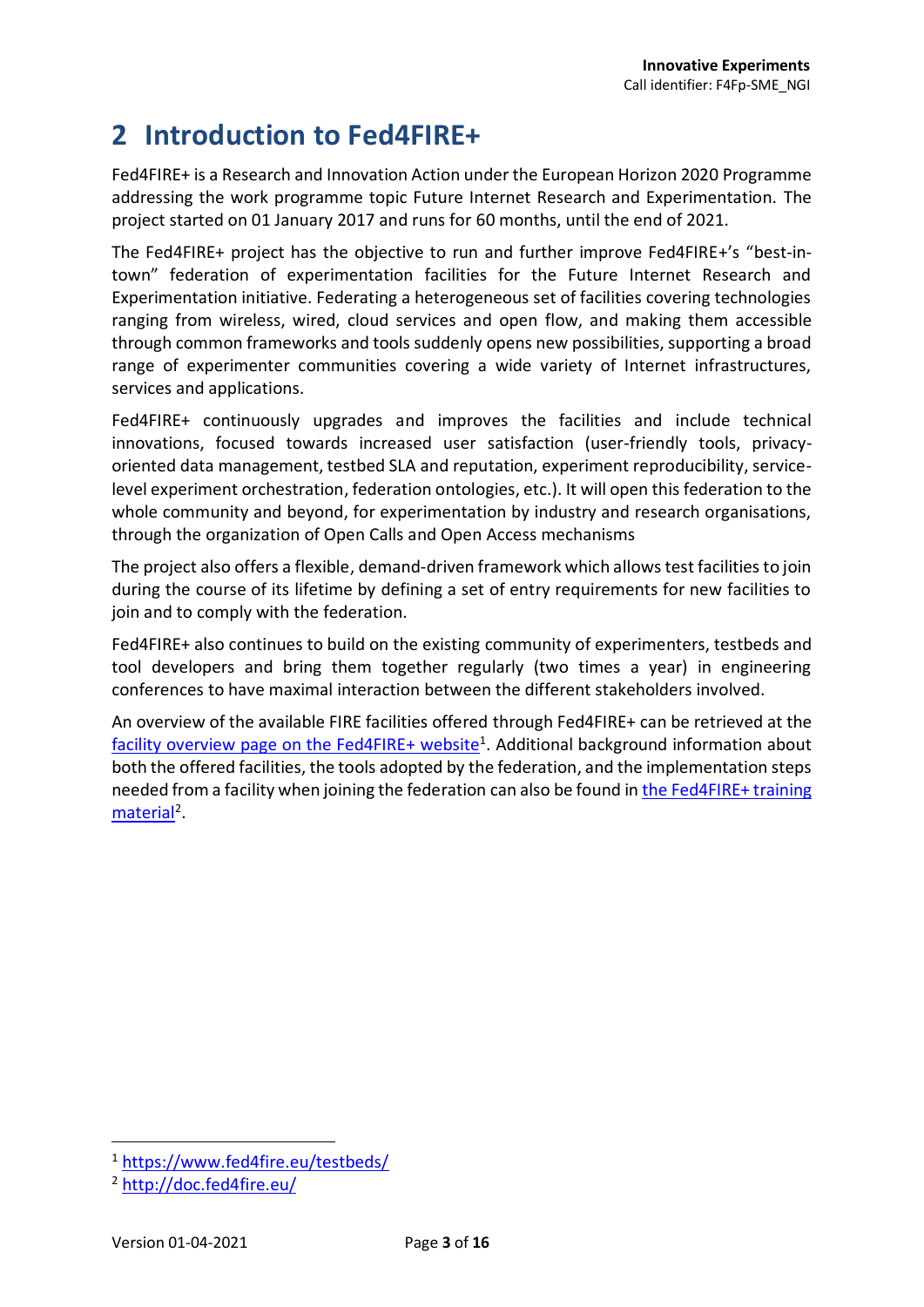# <span id="page-3-0"></span>**3 Objectives of the call**

The major objective of this Open Call is to make the federated infrastructure directly available for execution of innovative experiments by experimenters originating from SMEs or from other parties (also not restricted to SMEs) who have successfully completed an experiment or project in the framework of one of the Open calls of any of the other NGI-projects of the European Commission. The aim is to offer these parties the possibility to carry out extra experimental with a limited amount of effort in preparing the proposals and increasing the quality of the experiments.

Standard Open Calls within Fed4FIRE+ imply a relatively significant investment in time and effort for the proposing party to prepare and submit a proposal. It also takes a significant amount of time for the proposer to receive notification of acceptance / rejection of the proposals. These considerations regularly restrict the submissions by SMEs and their participation in Open Calls or submissions by parties who have not yet any experience in submitting a proposal for experimental work to Fed4FIRE+ but have successfully completed projects within one of the other European NGI-projects.

To overcome these thresholds, Fed4FIRE+ has run in the past a 2-staged submission process in the  $2<sup>nd</sup>$  Fed4FIRE+ Open Call and based on the positive feedback implements this staged submission in a continuous way through this Open Call.

The principle is as follows:

- 1) A submission requires the submission of a very limited-sized proposal for a shortduration experiment after consultation with the required testbeds.
- 2) Bi-monthly, all submitted proposals are collected and submitted to an external panel of reviewers for a fast review.
- 3) This quasi continuous review process targets a notification of acceptance / rejection within 2 weeks. In exceptional circumstances like holiday periods,… this period may be slightly longer but feedback will always be provided within 4 weeks.
- 4) This review process involves a review by:
	- a. at least 3 reviewers as well as
	- b. a review on technical feasibility by the Patron(s), i.e. the responsible of the testbeds intended to be used.
- 5) Once accepted, the experiment runs for 3 months
- 6) The budget is max. 12 500 euro including the support for the Patrons (testbed providers). How the split of the budget is made the experimenter and the patron is flexible however the budget of the Patron cannot exceed 2 500 euro.
- 7) At the end of the experiment a report is produced by the experimenter to Fed4FIRE+.
- 8) If a proposal is not accepted, re-submission is only allowed after 2 months.

The experiments submitted are innovative experiments with a limited time in order to collect information on feasibility, requirements, challenges,.. to prepare for more extensive work in later projects.

Examples of such experiments may include but are not limited to testing of new protocols or algorithms, performance measurements, service experiments. It is required that these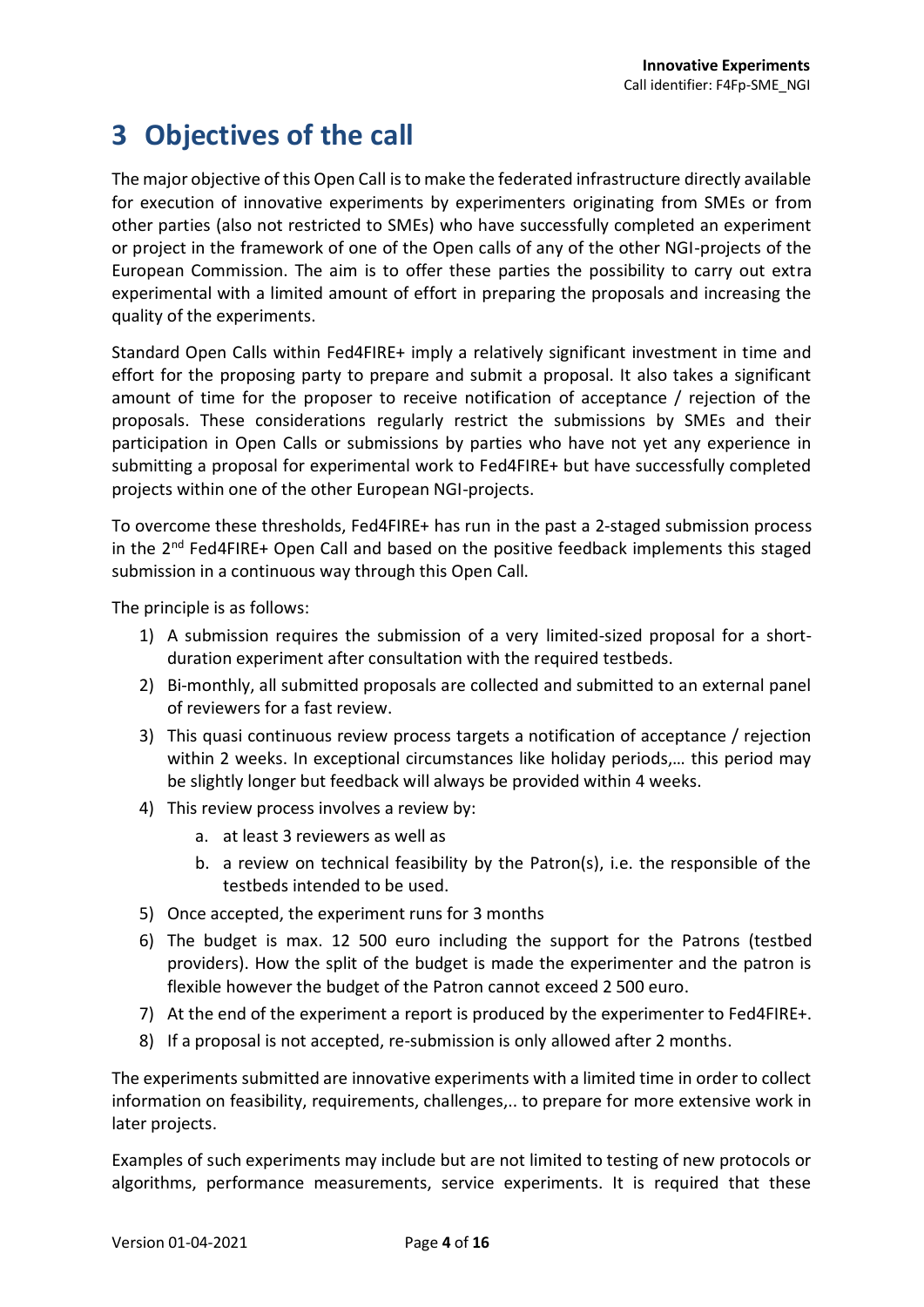experimenters will come from parties or organisations that are not part of the Fed4FIRE+ project consortium and which have NOT submitted any proposal yet in the previous Open Calls of the Fed4FIRE+ project. Parties which have submitted proposals in Open Calls from other projects are eligible.

The Fed4FIRE+ project is issuing this series of open and competitive calls for experiments with a degree of industrial and/or scientific innovation, relevance for the Fed4FIRE+ federation and an appropriate scale of complexity. Independent evaluations of the submitted proposals will be performed, in order to select experiments which will be executed within the project. It is required that the experiments are performed by a single organization.

This continuous Open Call targets only experiments originating from SME's or from other parties (also not restricted to SMEs) who have successfully completed an experiment or project in the framework of one of the Open calls of any of the other NGI-projects of the European Commission. These projects are (restrictive list):

| <b>NGI Pointer</b>     | <b>NGI Assure</b>    |
|------------------------|----------------------|
| <b>NGIO Discovery</b>  | NGI ESSIF-Lab        |
| <b>NGI Atlantic.EU</b> | LEDGER               |
| <b>NGI DAPSI</b>       | <b>NGI TRUST</b>     |
| NGI ZERO               | <b>NGI EXPLORERS</b> |
| NGIO-PET               | Ontochain            |
| <b>TREBLO</b>          |                      |

External reviewers will evaluate proposals and selection will be made upon:

Exceeding set thresholds on specific evaluation criteria (see below)

**Benefits for an experimenter** to propose experiments on the Fed4FIRE+ federation of testbeds:

- Possibility to perform experiments that break the boundaries of different testbeds or domains (wireless, 5G, wired, OpenFlow, cloud computing, smart cities, services, etc.)
- Easily access all the required resources with a single account.
- Focus on your core task of experimentation, instead of on practical aspects such as learning to work with different tools for each testbed, requesting accounts on each testbed separately, etc.
- An extra benefit which is offered in this call is the
	- o minimum effort for preparing the proposal
	- o A dedicated support from specific Fed4FIRE+ members. Each proposer, preparing a proposal is required to seek a supporting Fed4FIRE consortium partner or partners (the "Patron") that will be in charge of dedicated (advanced) support of the experiment.
	- o A limited budget available for running small experiments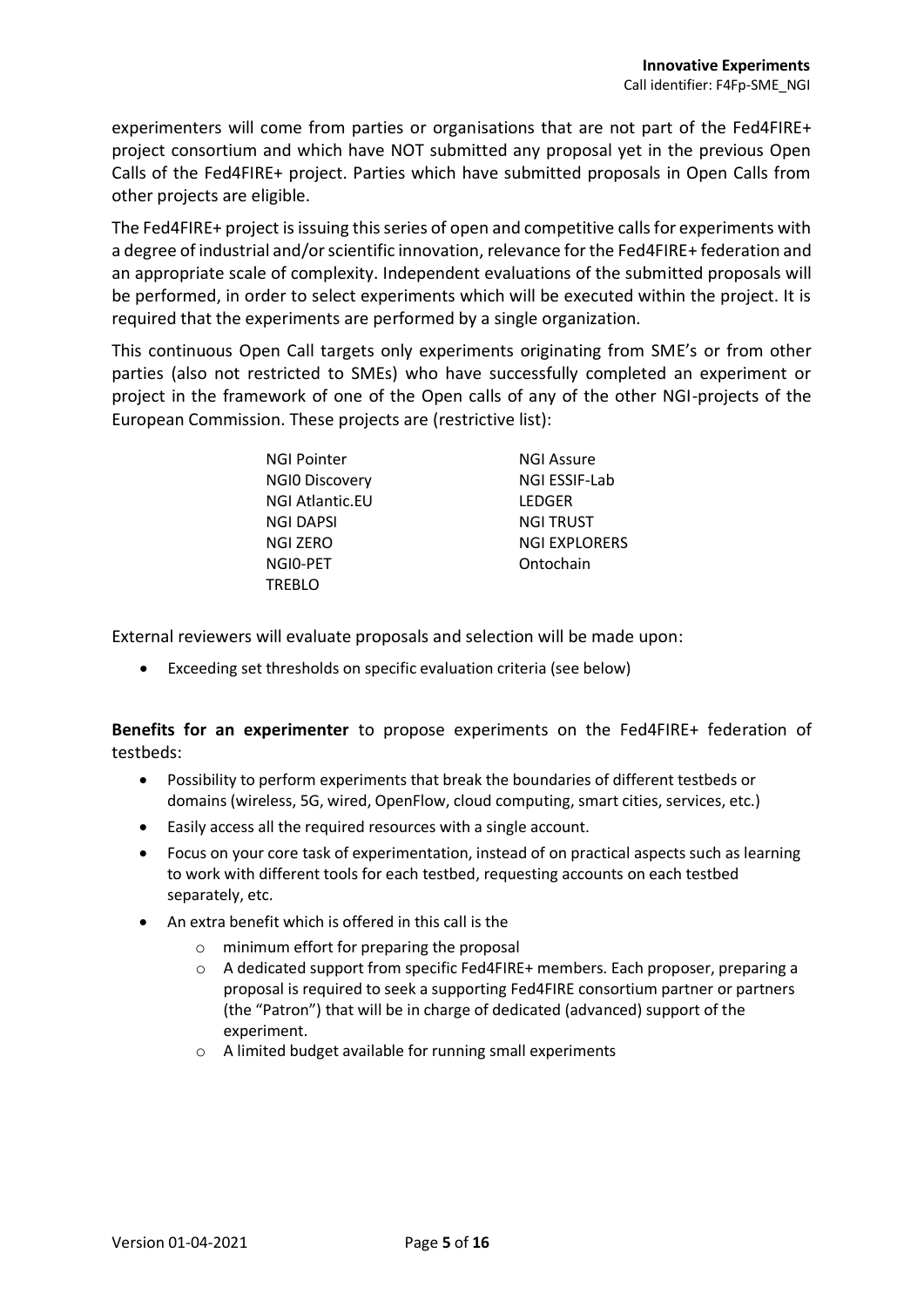# <span id="page-5-0"></span>**4 Eligibility**

- Proposals will only be accepted from parties eligible for participation in EC H2020-projects.
- Proposals will only be accepted from single parties (no consortia are allowed).
- Proposers must originate from parties or organisations that are not already part of the Fed4FIRE+ project consortium.
- Proposers can submit multiple experiment proposals, but only one experiment per proposer will be selected for funding every 6 months. In case multiple proposals are submitted by the same party, reference should be made to each submitted proposal and clear indication should be given on the complementarity of the proposals.
- A proposal, if rejected can only be re-submitted after 2 months.
- Proposers who have submitted proposals in previous calls of the Fed4FIRE+ project are allowed to re-submit. Details on how this information needs to be included in the proposal are given below and should be included in a specific section in the proposal (cfr. Proposal template)
	- Parties who have submitted proposals in previous calls which were NOT selected for funding should indicate the exact dates and details of the previous submissions.
	- Parties who have submitted proposals in previous calls which were selected for funding should indicate the difference between the current proposal and the previously submitted proposal.
	- Parties belonging to a legal entity of which other groups have submitted proposals in previous calls also need to indicate the difference between the current proposal and the previously submitted proposals.
- This continuous Open Call targets only experiments originating from SME's or from other parties (also not restricted to SMEs) who have successfully completed an experiment or project in the framework of one of the Open calls of any of the other NGI-projects of the European Commission. These projects are:
	- NGI Pointer NGI Assure NGI0 Discovery NGI ESSIF-Lab NGI Atlantic.EU LEDGER NGI DAPSI NGI TRUST NGI0-PET Ontochain TREBLO

NGI ZERO NGI EXPLORERS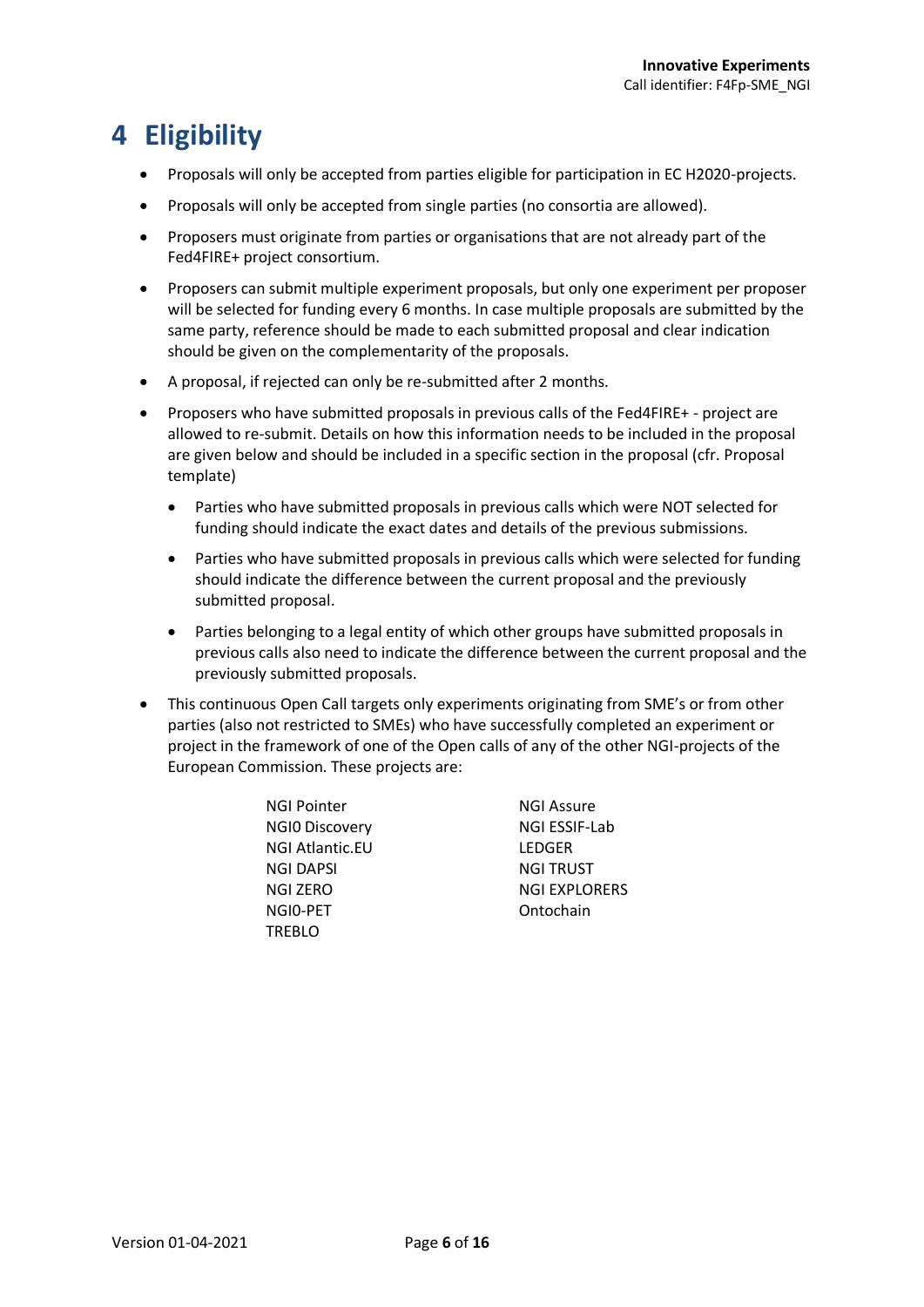### <span id="page-6-0"></span>**5 Inclusion into the consortium**

Once a party is selected to perform the proposed experiment, it will be contracted by the Project Coordinator (imec) as a 3<sup>rd</sup> Party receiving financial support. This will require the signature of the Agreement of which can be found as download on the Fed4FIRE+ website together with this Call information.

## <span id="page-6-1"></span>**6 Participation in meetings and submission of reports**

#### <span id="page-6-2"></span>**6.1 Submission of reports (templates can be found as download on the Fed4FIRE+ website together with this Call information):**

The proposer will need, if its experiment is:

- Selected for funding:
	- o to submit a report (template provided)
	- $\circ$  to prepare a flyer (1 A4-page) describing the objective and results of the experiment as well as the impact of the experiment on the proposers' business. This flyer can be used by the Fed4FIRE+ consortium at public events.
	- o to prepare a presentation and demo, to be used at the formal review meeting, explaining and illustrating:
		- the objective and results of the experiment
		- the impact of the experiment on the proposers' business.
		- The feedback towards the Fed4FIRE+ consortium on the use of the facilities
	- $\circ$  The production of a short video about the experiment is recommended. This video will be used by the Fed4FIRE+ project at public events.

#### <span id="page-6-3"></span>**6.2 Attendance at meetings (to be budgeted in the proposal)**

- No physical meetings are scheduled, all meetings and the review will take place online.
- The proposer of a proposal, is *stimulated* to attend or consult Fed4FIRE+ webinars or tutorials available on the Fed4FIRE+ website
	- o Objective: attend tutorials and learn about Fed4FIRE+
- If accepted for funding, experimenters are *required* to attend an online review meeting:
	- o To be attended by all funded experimenters
	- o Objectives:
		- presentations by the finished experiments will serve as tutorials and demonstrations towards participants and new experiments attending the event.
		- **F** formal review meeting by EC representatives of all finished experiments.
- Project meetings
	- $\circ$  As the experimenter will be linked to the project as 3<sup>rd</sup> Party, there will no possibility to attend formal meetings of the consortium but specific (remote) meetings regarding the experiment can be set up with Fed4FIRE+ partners.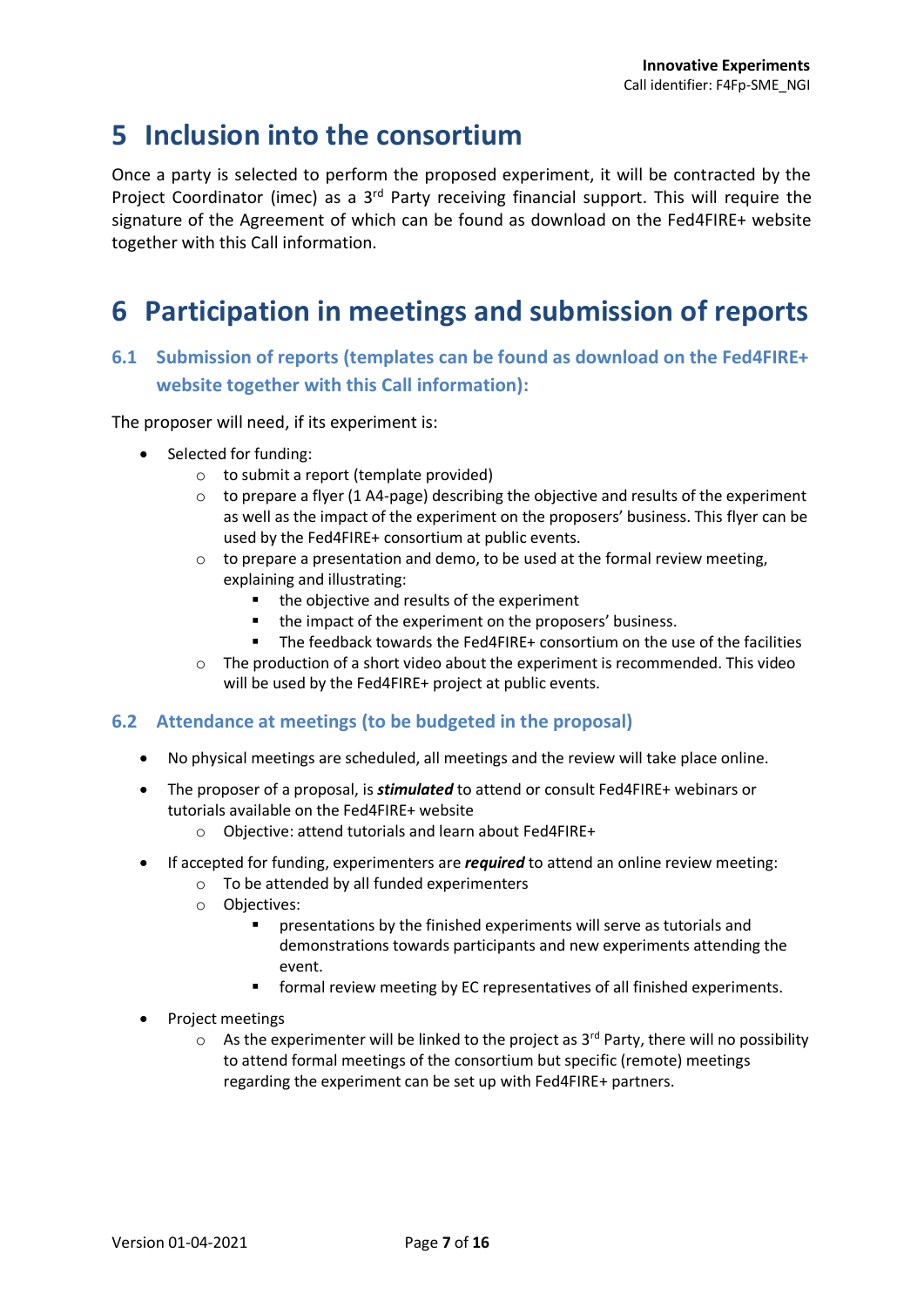# <span id="page-7-0"></span>**7 Targeted timing:**

- 
- 
- Attending FEC Tutorials (suggested): continuous
- Start of the experiment:  $\bullet$  1 month after notification
- End of the experiment 3 months after start
- Submission of Report: 3 months after start
- Formal review meeting (online) end of experiment

Submission deadline: 2-weekly cut-off dates

Notification of selection: 2 weeks (target) after submission

of acceptance (maximum)

# <span id="page-7-1"></span>**8 Open Research Data**

Not applicable for this Open Call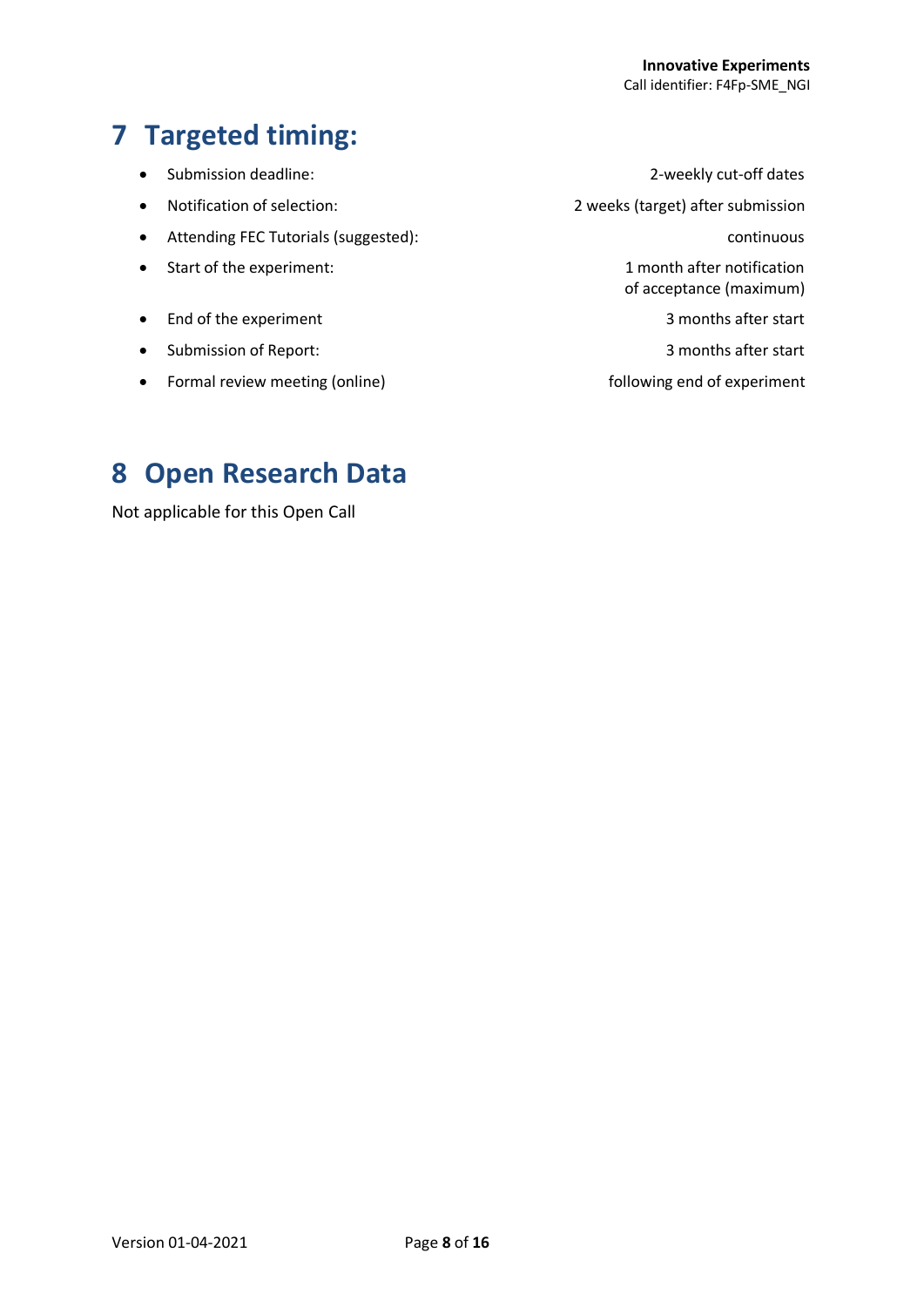### <span id="page-8-0"></span>**9 Proposal template**

The use of a specific proposal format as described in this section is mandatory. The template (can be found as download on the Fed4FIRE+ website together with this Call information) is limited in size and is focusing on "what experimenters want to do" and "what the expected result is".

| Section A | Information page and Summary (200 word summary)<br>The information in this section may be used in public documents and reports by the<br>Fed4FIRE+ consortium.                                                                                                                                                                                                                                                                   |
|-----------|----------------------------------------------------------------------------------------------------------------------------------------------------------------------------------------------------------------------------------------------------------------------------------------------------------------------------------------------------------------------------------------------------------------------------------|
| Section B | Description and Expected Results (target length 2 pages)<br>describing the details on the planned experiment (what do you hope to obtain, how,<br>why is it relevant, how this follows earlier work (e.g. in the framework of the NGI Open<br>Calls)). This section may also include all information with respect to the State-of-the-Art<br>to show the innovative character of the experiment and the expected business impact |
| Section C | Requested Fed4FIRE+ tools, testbeds and facilities (1 page, standard form)<br>The information in this section needs to be collected in collaboration with the<br>Fed4FIRE+ partner acting as patron on this experiment. For this section a specific format<br>needs to be used, which is attached to this document and available for download.                                                                                   |
| Section D | Compliance check (max. 1 page, standard form to be provided by the Fed4FIRE+ Patron)<br>This section contains the formal statement of the Fed4FIRE+ partner(s) acting as patron<br>on this experiment that he/she has been informed about your proposed experiment<br>and that he agrees that it can be carried out on the required testbed(s).                                                                                  |
| Section E | Background and qualifications (target length 1/2 page)<br>This section describes the proposing experimenters and includes an overview of the                                                                                                                                                                                                                                                                                     |

Section G Requested funding (1 page. standard form). This section provides an overview of the budgeted costs and the requested funding. A split is made in

activities, your qualifications, technical expertise and other information to allow the

- o personnel costs
- o other direct costs (travel, consumables,..) and

reviewers to judge your ability to carry out the experiment.

o indirect costs (see section 6).

This section also includes the split between the budget allocated to the experimenter and the budget allocated to the Patron(s), clearly argumenting this split (max.  $\epsilon$ 2 500 in total for the patron(s)).

The budget can be split in a flexible way between the experimenter and the Patron but the split needs to be provided and argumented in the proposal. It is thus possible to have:

- example 1: Experiment budget = 10 000 euro Patron budget = 2 500 euro
- example 2: Experiment budget = 11 000 euro patron budget = 1 500 euro
- example 3: Experiment budget = 10 500 euro Patron 1 budget = 1 500 euro Patron 2 budget = 500 euro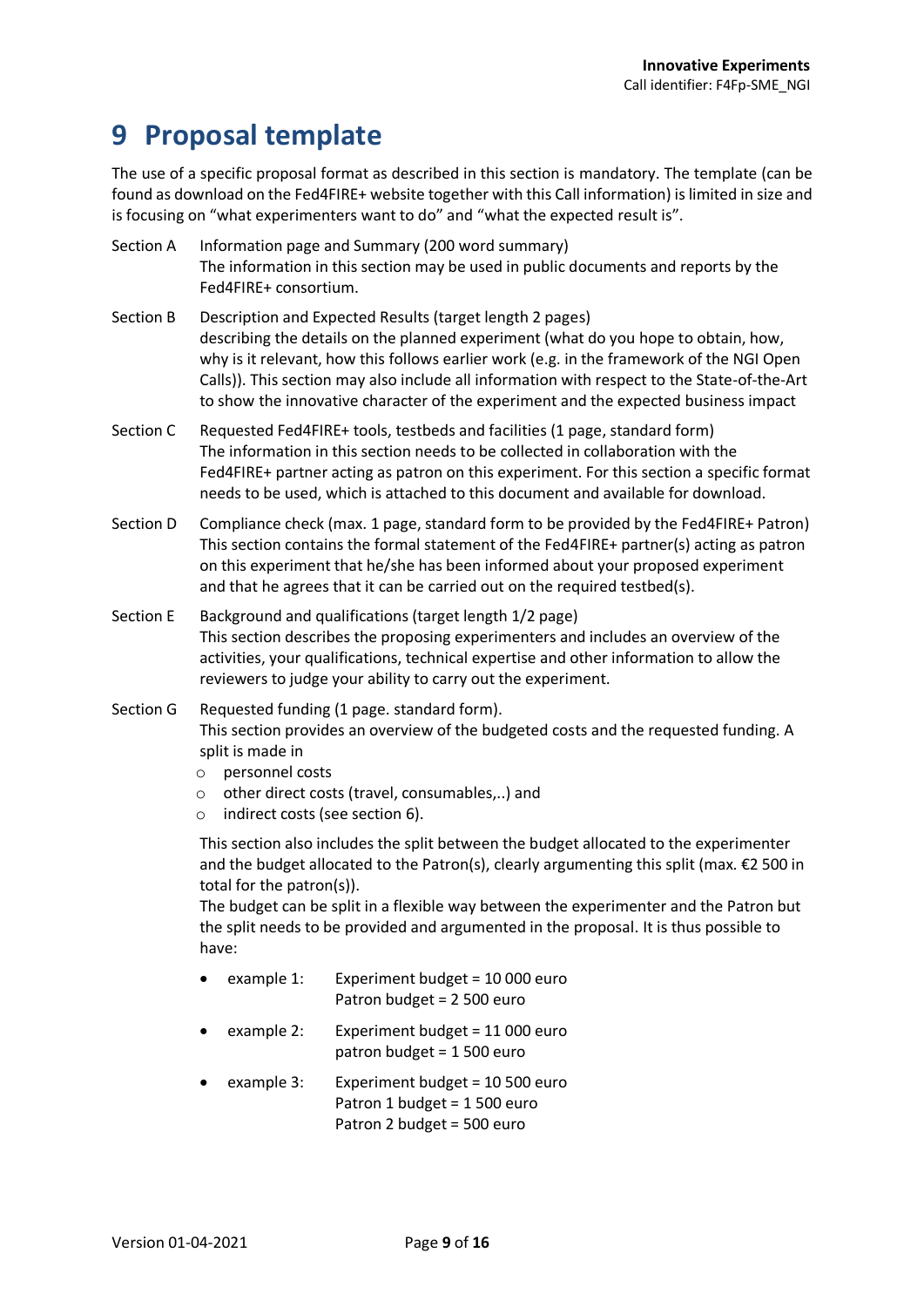#### Section G Participation in previous Open Calls of the Fed4FIRE+ project. This section provides information on previous participation in Open Calls of the Fed4FIRE+ project:

- Parties who have submitted proposals in previous calls which were NOT selected for funding should indicate the exact dates and details of the previous submissions.
- Parties who have submitted proposals in previous calls which were selected for funding should indicate the difference between the current proposal and the previously submitted proposal.
- Parties belonging to a legal entity of which other groups have submitted proposals in previous calls also need to indicate the difference between the current proposal and the previously submitted proposals.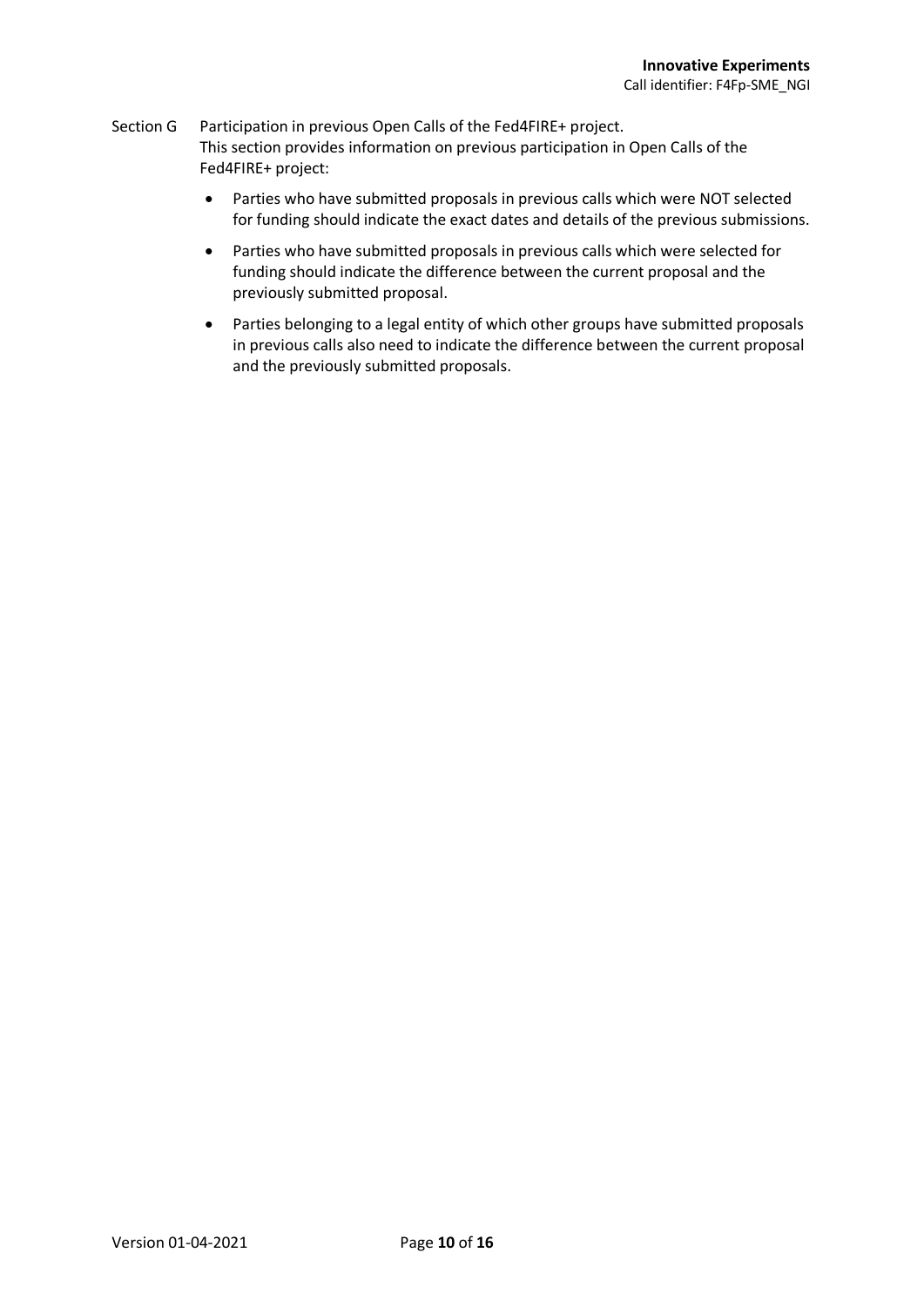# <span id="page-10-0"></span>**10Support during experiment and the role of the Patron**

Experimenters in this open call category have access to basic and advanced support:

#### **A. Basic support**

- Guaranteeing that the facility is up and running (e.g. answering/solving "could it be that server X is down?")
- Providing pointers to documentation on how the facility can be used (e.g. "how to use the virtual wall testbed" => answer: check out our tutorial online at page x")
- Providing pointers to technical questions as far as relevant (e.g. answering "do you know how I could change the WiFi channel" => answer: yes, it is described on following page: y"; irrelevant questions are for example "how to copy a directory under Linux")
- This support will be handled through the support forum detailed at <http://doc.fed4fire.eu/support.html>

#### **B. Dedicated (advanced) support includes all of the following supporting activities by the patron:**

- Deeper study of the problem of the experimenter: invest effort to fully understand what their goals are, suggest (alternative) ways to reach their goals. To put it more concretely (again using the example of the Virtual Wall testbed), these experimenters do not need to know the details on the Virtual Wall or how it should be used, they will be told what is relevant to them and can focus on their problem, not on how to solve it.
- Help with setting up the experiments (e.g. "how to use the virtual wall" => answer: the tutorial is there, but let me show you how what is relevant for you, let me sit together with you while going through this example and let us then also make (together) an experiment description that matches what you are trying to do.
- (Joint) solving of practical technical problems (e.g. "do you know how I could change the WiFi channel" => yes, it is described on page y, in your case you could implement this as following: ..., perhaps we should quickly make a script that helps you to do it more easily, ...)
- Custom modifications if needed: e.g. adding third-party hardware and preparing an API for this.
- Technical consultancy during/after the experiments (e.g. "I do get result x but would have expected y, what could be the problem?")

It is essential that you get in contact with the Fed4FIRE+ partner in charge of the testbed(s) you will use for your experiment to discuss your experiment and the specific requirements. Each proposing party must therefore contact the Fed4FIRE+ consortium regarding its submission to identify a possible Patron. The proposing party must submit its draft proposal to this Patron. The feedback by the Patron is provided in section D of the proposal.

The role and support by the Patron will be reflected in the budget (see section G of the proposal). At least one Patron is needed per experiment, but more are possible.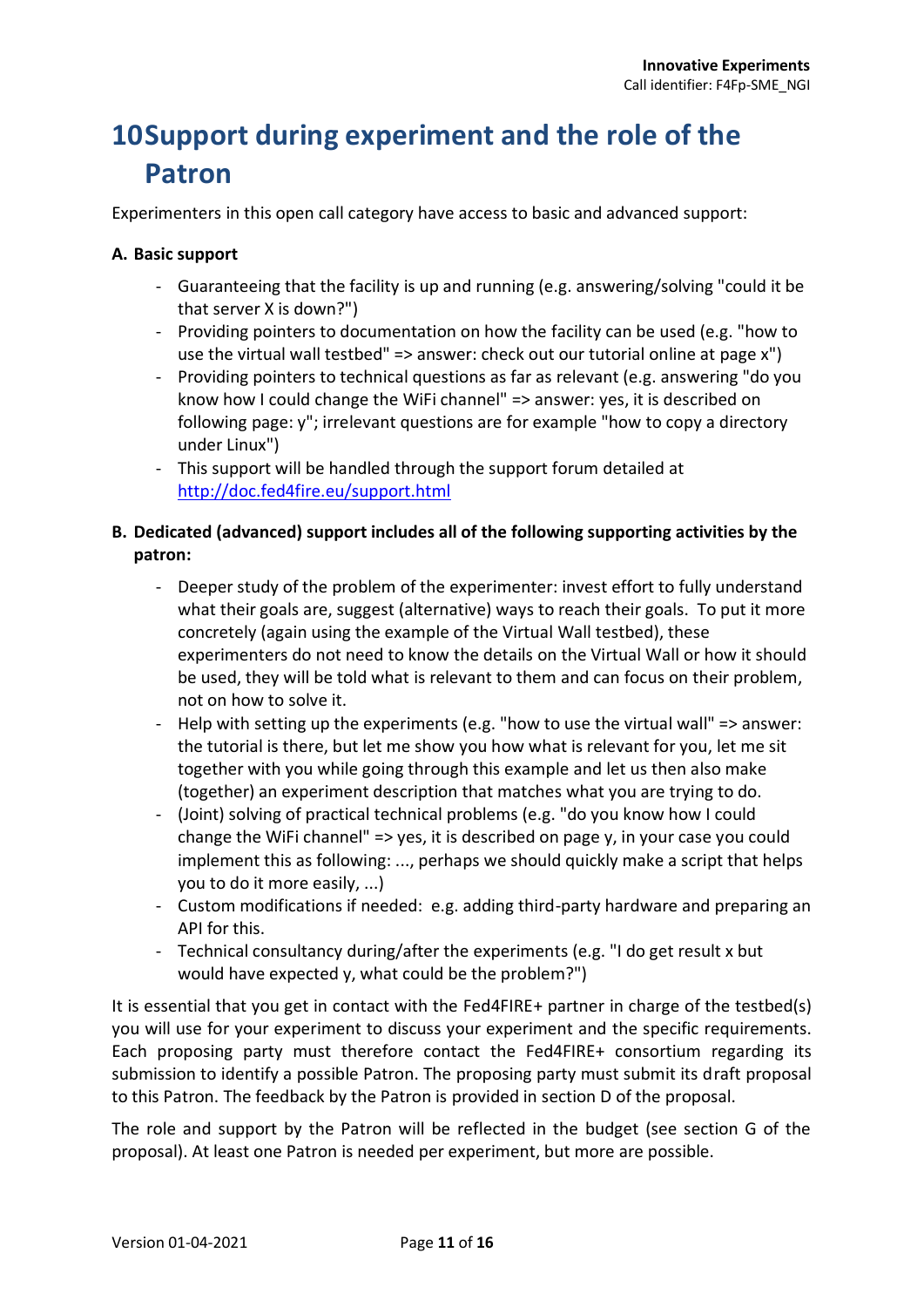# <span id="page-11-0"></span>**11Budget & Payment scheme**

As the experimenter will be linked to the Fed4FIRE+ consortium as 3<sup>rd</sup> Party receiving financial support, specific arrangements exist with respect to financial costs and payment schemes:

#### <span id="page-11-1"></span>**11.1 Compliance rules**

As a  $3^{rd}$  Party, the proposing party needs to include an overview of the estimated costs in its proposal at the time of submission. Costs consist of personnel costs, direct costs (such as travel, consumables, etc.) and indirect costs. The costs of a 3rd Party have to comply with the rules and the principles mentioned in Section I, Article 6 (Eligible and ineligible costs) of the H2020 AGA — Annotated Model Grant Agreement (see http://ec.europa.eu/research/participants/data/ref/h2020/grants\_manual/amga/h2020 amga en.pdf), in the same way as the beneficiaries, and must be recorded in the accounts of the 3rd Party. In other words, the rules relating to eligibility of costs, identification of direct and indirect costs and upper funding limits apply. Equally those concerning controls and audits of Section I, Article 22 of the H2020 AGA.

#### <span id="page-11-2"></span>**11.2 Acceptable costs:**

- The budget for the experimenter covers the costs for:
	- o getting acquainted with the testbed
	- o executing the experiment
	- o reporting feedback about the federation framework
	- o submitting the required documents
	- o attending the required meetings (travel)
- The budget for the Fed4FIRE+ partner(s) acting as Patron(s) covers the costs for:
	- $\circ$  supporting the proposer during the preparation and execution of the experiment
	- o specific adaptation of the testbed to run the experiment
	- $\circ$  providing feedback and quality-check on the submitted reports and materials by the experimenter.

#### <span id="page-11-3"></span>**11.3 Budget**

The maximum requested funding for each experiment in this Call is set at 12.5k euro (incl. the costs for the Patron)

The budgeted costs and the requested funding should include:

- o personnel costs
- o other direct costs (travel, consumables,..) and
- o indirect costs (see below).

The budget can be split in a flexible way between the experimenter and the Patron but the split needs to be provided and argumented in the proposal. It is thus possible to have:

#### <span id="page-11-4"></span>**11.4 Indirect costs:**

For the Experimenter all numbers must include indirect costs, for the Patron, indirect costs follow the H2020 guidelines and are defined as 25%.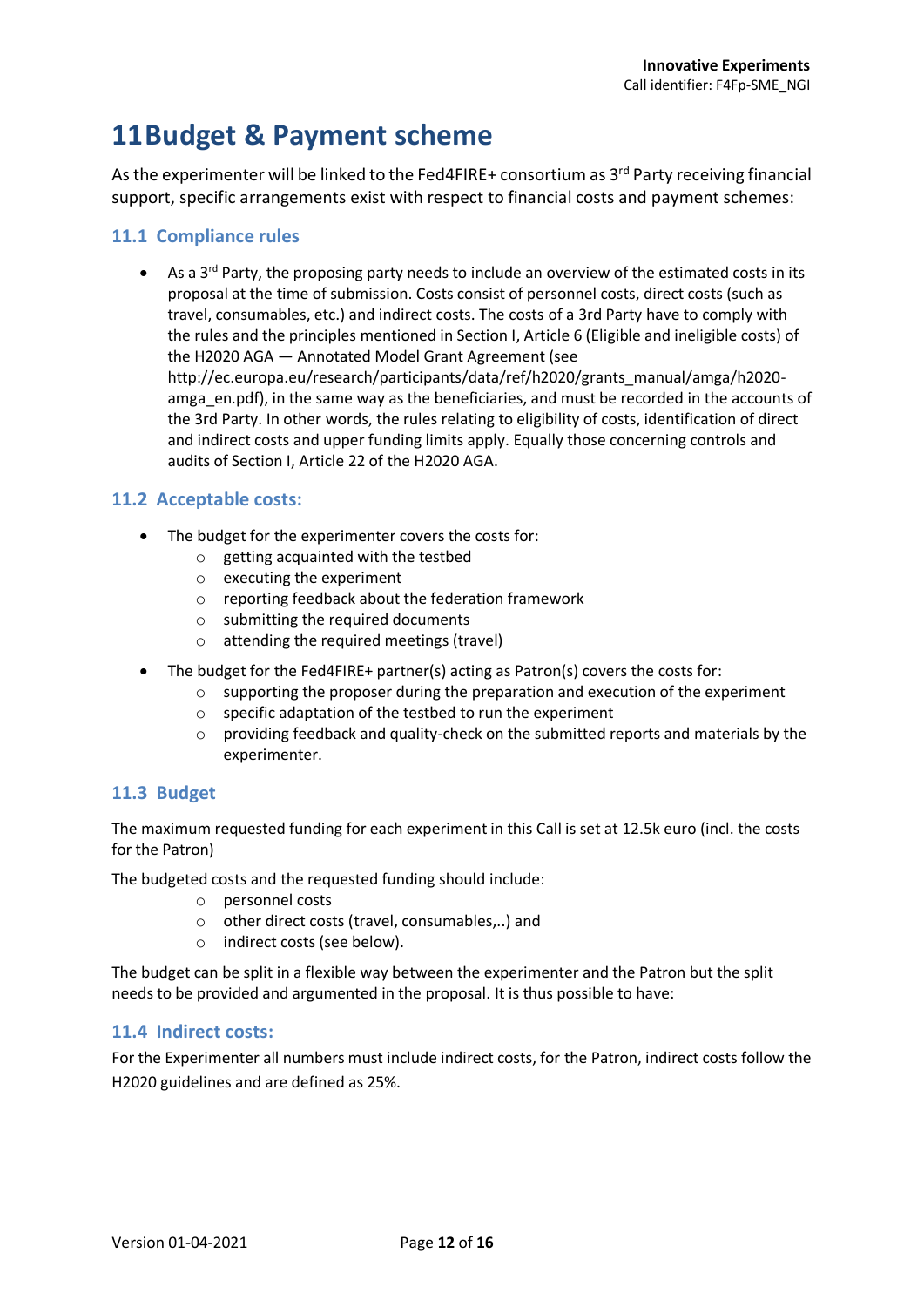#### <span id="page-12-0"></span>**11.5 Submission of invoices**

- The proposer will need, if its experiment is selected for funding:
- To submit an invoice for 75% of the budget allocated to the 3rd Party which will be paid by imec as coordinator upon an approval of the report by the Fed4FIRE+ consortium.
- To submit an invoice for 25% of the budget allocated to the 3rd Party which will be paid by imec as coordinator upon receiving a positive evaluation report by the EU appointed reviewers following a formal review by the EU representatives.
- Payments to the Fed4FIRE+ partner acting as Patron will be made internally within the consortium.

### <span id="page-12-1"></span>**12Access to Foreground information from the project**

As indicated by the EC Guidelines, a 3<sup>rd</sup> Party is paid in full for its contribution made to a project by the Coordinator. As a consequence, 3<sup>rd</sup> Parties do not have any IPR rights on the foreground of the project.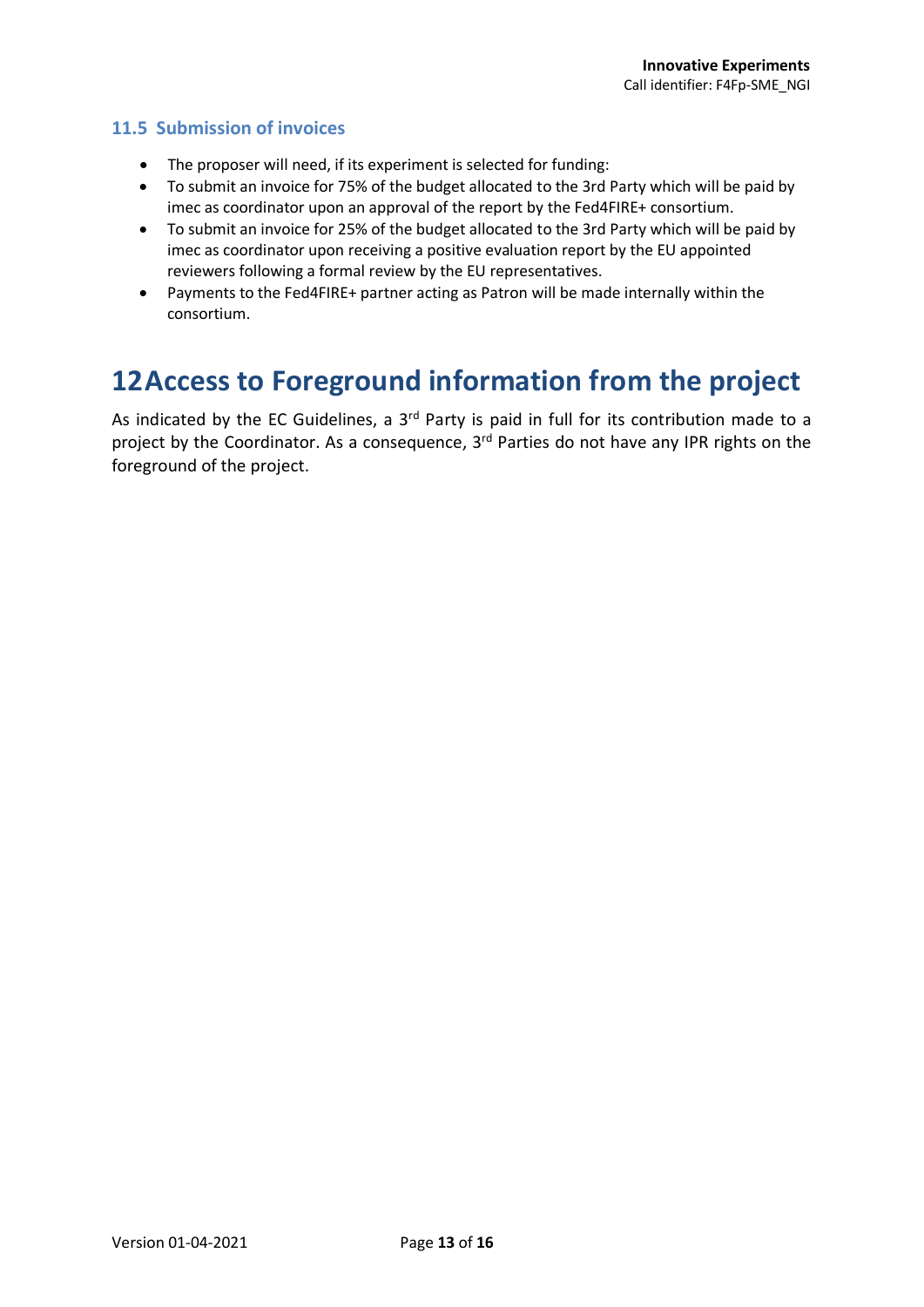# <span id="page-13-0"></span>**13Reporting**

As the experimenter will be linked to the Fed4FIRE+ consortium as 3rd Party receiving financial support, no input will be required for any of the regular project reports which the Fed4FIRE+ consortium needs to submit to the EU.

A final report needs to be submitted after conclusion of the experiment. A specific template needs to be used (can be found as download on the Fed4FIRE+ website together with this Call information) and will include:

#### Part A. Summary

Part B. Detailed description

This section describes the details on the experiment and provides information as you have been collecting this from your point of view and from your business. It includes:

- B.1 Concept, Objectives, Set-up and Background
- B.2 Technical Results & Lessons learned
- B.3 Business impact
- Part C. Feedback to Fed4FIRE+

This section contains valuable information for the Fed4FIRE+ consortium and describes your experiences by running your experiment on the available testbeds. Note that the production of this feedback is one of the key motivations for the existence of the Fed4FIRE+ open calls. It includes:

- C.1 Resources & tools used
- C.2 Feedback based on design/set-up/running your experiment on Fed4FIRE+
- C.3 Why Fed4FIRE+ was useful to you

This report will not only serve as an evaluation tool to judge payment of the experimenter, but will mainly serve as input to the Fed4FIRE+ sustainability plans, evaluation of the userfriendliness of the Fed4FIRE+ tools and identification of missing gaps in both testbeds and tools.

Part of this report may be used by the Fed4FIRE+ consortium for inclusion in their reporting documents to the EU and in public presentations. Inclusion of confidential information should therefore be indicated and discussed with the Fed4FIRE+ consortium.

This report will also be used for the formal review by the European Commission.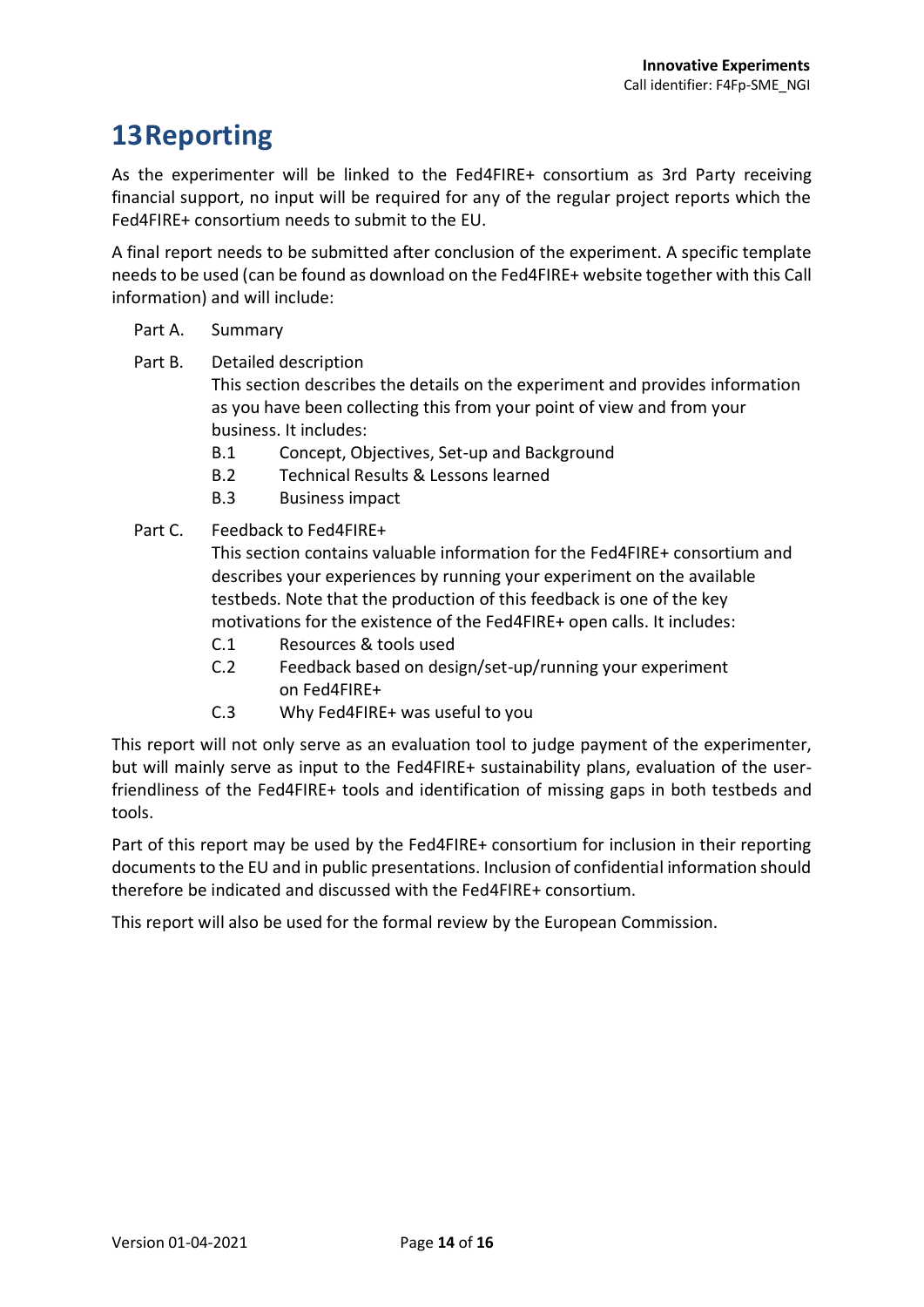# <span id="page-14-0"></span>**14Criteria for evaluation and ranking of experiments**

Proposals can only be submitted by eligible parties (cfr section 4):

Evaluation and ranking will be carried out by an external review panel. Selection will mainly be based upon:

Proposals for experiments have to demonstrate:

Criteria I. A degree of **industrial and/or scientific innovation & relevance** including a motivation for the experiment. (Section B of the Proposal Template) The score given here should reflect:

> - the degree of innovation: if an experiment is pushing the boundaries of its domain, then it should get a higher score here then experiments testing trivial things. In order to demonstrate these criteria, the proposer may opt to indicate the State of the Art in the appropriate field

> - and / or the industrial relevance including the expected and projected impact on the experimenter through product development or the scientific relevance and the projected impact on the organisation

Criteria II. **Relevance for Fed4FIRE**+: This criterion provides a score taking into account several possible issues:

> Use of Fed4FIRE+ facilities and tools (Sections B & C of the Proposal Template): The use of the proposed testbeds and tools will be evaluated on the basis of the relevance and the required complexity. Proposals will not be penalized for using only single testbeds or single tools, but use of multiple testbeds is stimulated, as Fed4FIRE+ is a federation of testbeds. No distinction is made between achieving this by running the same experiment in sequence on multiple testbeds (e.g. to evaluate different wireless environments), or by running a single experiment that relies on resources from different testbeds at the same time. If however proposals have made their design artificially more complex than needed just in order to use multiple testbeds, then the score will be lower. Similarly, if proposals have made their designs too trivial while you can easily identify opportunities for involving other testbeds that would have made the experiment stronger, then the score will also be lower. In order to optimise the design of the experiment, the proposer should seek information on the available testbeds.

Criteria III. **Indication on possible future follow-up experiments and how this can support the sustainability of the federated testbed facilities**. (Section F of the Proposal Template).

> The proposer may indicate possible follow-up projects and experiments which can contribute to the sustainability of the Fed4FIRE+ facilities. The quality, the size and the expected feasibility to carry out these future experiments will be reflected by the score in this criterion.

These future plans can be new experiment with Fed4FIRE+, a new research project, internal projects, product commercialization…. As the objective of Fed4FIRE+ is to provide an incentive, seed budget or initial assistance in your business or research, any new initiative triggered by this experiment is